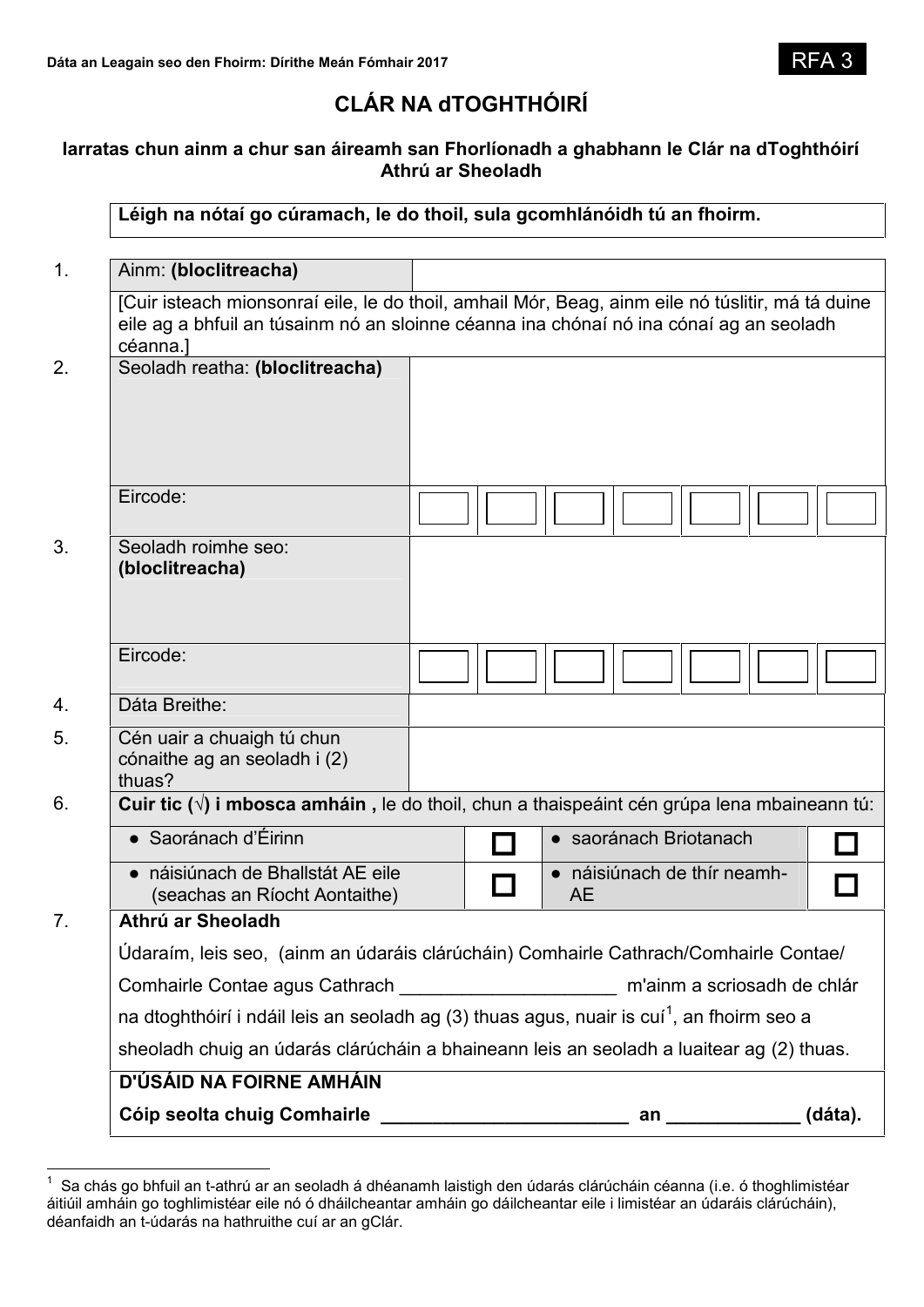| 8. | <b>Clár Atheagraithe:</b>                                                    | Rogha Amach   |
|----|------------------------------------------------------------------------------|---------------|
|    | Más mian leat go bhfágfaí amach as an gClár atheagraithe thú, cuir           |               |
|    | tic( $\sqrt{ }$ ) sa bhosca Amach:                                           |               |
|    | Más mian leat a bheith san áireamh sa Chlár atheagraithe, cuir tic           | Rogha Isteach |
|    | $(\sqrt{})$ sa bhosca Isteach:                                               |               |
|    | (mura bhfuil tic i gceachtar den dá bhosca glacfar leis gurb ionann sin agus |               |
|    | rogha Amach)                                                                 |               |

# 9. **Dearbhú**

Ní mór an chuid seo a shíniú os comhair comhalta den Gharda Síochána as Stáisiún Gardaí áitiúil an iarratasóra (cuid 10 (a)) nó, mura bhfuil sin indéanta, os comhair Oifigieach ón Údarás Clárúcháin (cuid 10(b)) nó mura bhfuil ceachtar rogha indéanta ba chóir cuid 10(c) a chomhlánú.

Creidim go bhfuil an fhaisnéis atá tugtha agam thuas fíor agus déanaim iarratas m'ainm a áireamh ar an bhForlíonadh a ghabhann le Clár na dToghthóirí mar thoradh ar athrú ar m'áit chónaithe mar a thugtar le fios thuas.

| Síniú an Iarratasóra:        |  |
|------------------------------|--|
| Dáta:                        |  |
| Uimhir theileafóin i rith an |  |
| lae/Uimhir Fóin Póca:        |  |
| Ríomhphost:                  |  |

### 10.(a) **Deimhniú Céannachta**

Ní mór do chomhalta den Gharda Síochána as Stáisiún Gardaí áitiúil an iarratasóra an chuid seo a chomhlánú.

Deimhím gur deimhin liom céannacht an iarratasóra a bhfuil cuid 9 sínithe aige/aici os mo chomhair **nó** deimhním gur deimhin liom gur de réir na sonraí thíos atá aithne ag na húdaráis inimirce in Éirinn ar an iarratasóir a shínigh cuid 9 os mo chomhair:

| Céadainm an Iarratasóra: |  |
|--------------------------|--|
| (bloclitreacha)          |  |
| Sloinne an Iarratasóra:  |  |
| (bloclitreacha)          |  |

| Síniú an Gharda:                   |                     |  |
|------------------------------------|---------------------|--|
| Ainm an Gharda:<br>(bloclitreacha) |                     |  |
|                                    |                     |  |
| Céim:                              | Stampa an Stáisiúin |  |
| Uimhir Garda:                      |                     |  |
| Fón:                               |                     |  |
| Dáta:                              |                     |  |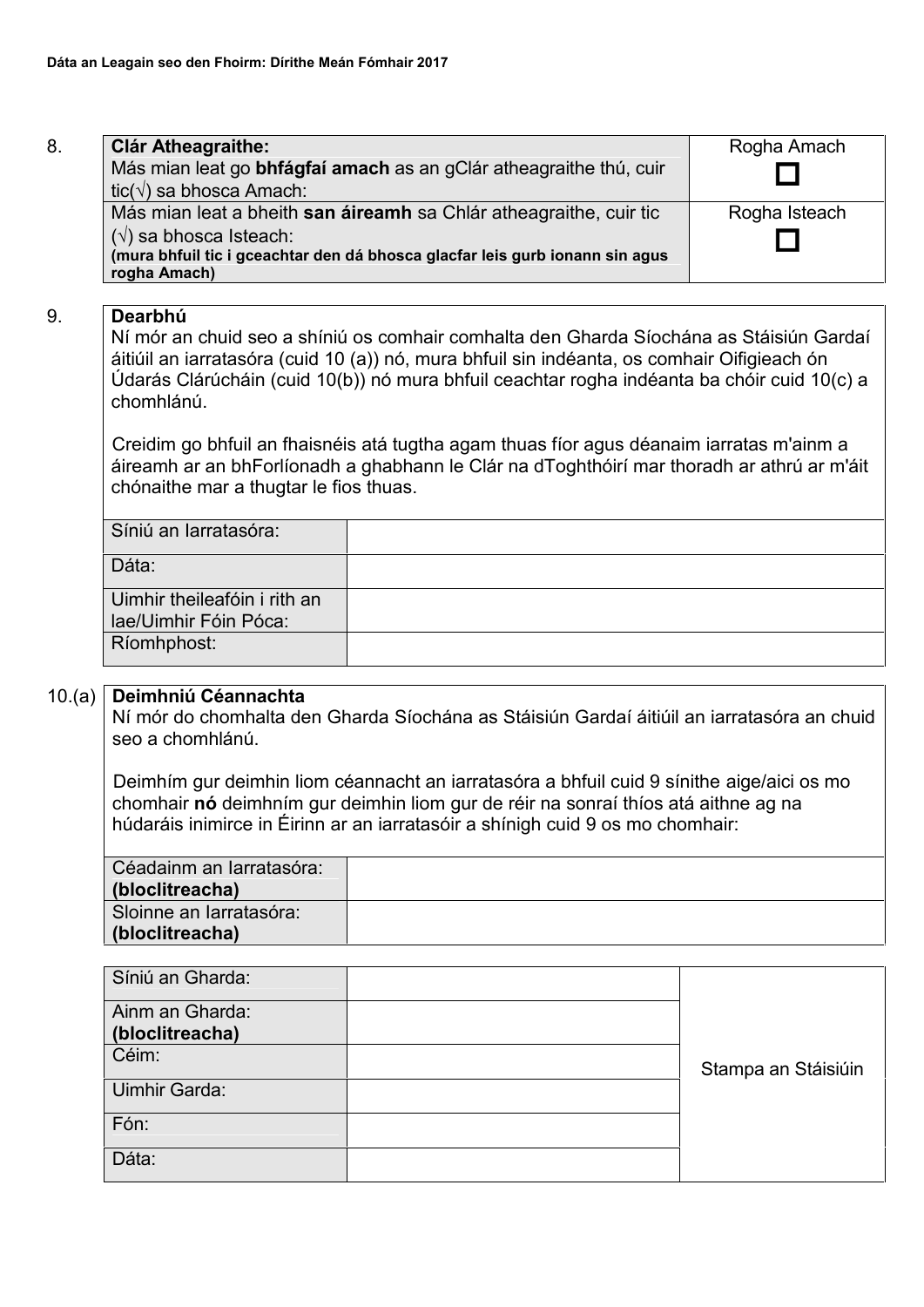10.(b) Níor chóir an chuid seo a chomhlánú **ach amháin** mura bhfuil tú ábalta 10(a) thuas a chomhlíonadh.

An chúis nach bhféadfadh comhalta den Gharda Síochána as do Stáisiún Gardaí áitiúil an fhoirm a chomhlánú:-

Síniú an Oifigigh ón Údarás Clárúcháin: Stampa an Údaráis Chlárúcháin Ainm an Oifigigh ón Údarás Clárúcháin: **(bloclitreacha)** Grád: Dáta:

10.(c) Níor cheart do lia-chleachtóir an chuid seo a chomhlánú **ach amháin** mura bhfuil tú ábalta 10(a) nó 10(b) thuas a chomhlíonadh de bharr tinneas fisiciúil nó míchumas fisiciúil a bheith ort.

| vı l.                                                                   |  |  |
|-------------------------------------------------------------------------|--|--|
| <b>Teastas Dochtúra</b><br>Cineál agus méid an tinnis nó an mhíchumais: |  |  |
|                                                                         |  |  |
|                                                                         |  |  |
|                                                                         |  |  |
|                                                                         |  |  |
|                                                                         |  |  |
| An t-achar a mheastar a<br>leanfaidh an tinneas nó<br>míchumas:         |  |  |

| Síniú an Lia-Chleachtóra<br>Chláraithe: |  |
|-----------------------------------------|--|
| Ainm an Lia-Chleachtóra                 |  |
| Chláraithe:                             |  |
| (bloclitreacha)                         |  |
| Seoladh: (bloclitreacha)                |  |
| Eircode:                                |  |
| Dáta:                                   |  |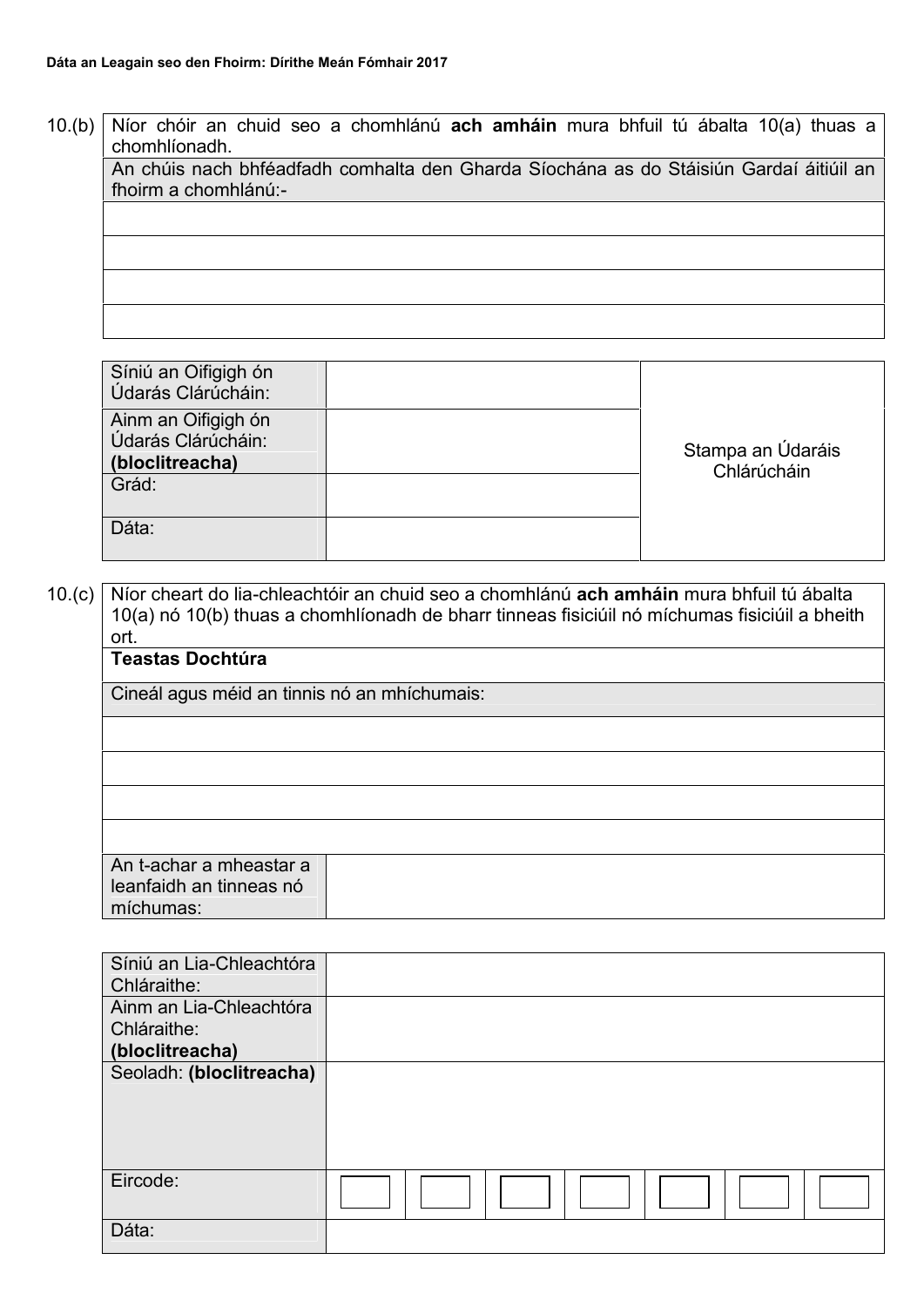# **NOTAÍ A GHABHANN LE FOIRM RFA 3**

#### **Iarratas chun ainm a chur san áireamh san Fhorlíonadh a ghabhann le Clár na dToghthóirí -Athrú ar Sheoladh**

**1.** Is é is cuspóir don fhoirm seo an bealach a réiteach do vótálaithe a bhfuil a n-ainm ar chlár na dtoghthóirí cheana ach a bhfuil seoladh athraithe acu laistigh den limistéar clárúcháin céanna nó i limistéar clárúcháin nua agus ar mian leo a n-ainm a chur san áireamh san fhorlíonadh a ghabhann le clár na dtoghthóirí chun gur féidir leo vóta a chaitheamh i dtoghcháin nó i reifrinn, mar is cuí, ar bhonn a n-áit chónaithe nua.

Cé nach bhfuil aon srianta ann i dtaobh cathain a fhéadfar an fhoirm a chomhlánú agus a chur ar ais chuig an údarás clárúcháin, ní bhreithneofar le cur san áireamh ar an bhforlíonadh do thoghchán ach na foirmeacha sin a fhaightear roimh an 14ú lá roimh lá na vótála (gan Domhnach, Saoire Bainc agus Aoine an Chéasta san áireamh) i dtoghchán nó reifreann. Ní phróiseáilfear iarratais a bheidh déanach go dtí tar éis lá na vótála.

- **2.** Má bhogann duine atá ar chlár na dtoghthóirí ó áit chónaithe i nDáilcheantar nó i dtoghlimistéar áitiúil amháin chuig Dáilcheantar nó toghlimistéar áitiúil eile is féidir leis an té sin iarratas a dhéanamh a ainm/a hainm a chur san áireamh san fhorlíonadh a bhaineann lena seoladh nua fad is go bhfuil cead tugtha aige/aici don údarás clárúcháin a bhain leis an seoladh roimhe seo a ainm/a hainm a sriosadh den chlár a bhain leis an seoladh roimhe seo. Chun d'ainm a chur san áireamh san fhorlíonadh, i ndiaidh seoladh a athrú, ní mór duit a bheith:
	- ar an gclár cheana féin maidir le do sheoladh roimhe seo, agus
	- gnáthchónaí a bheith ort ag an seoladh ar mian leat a bheith cláraithe anois.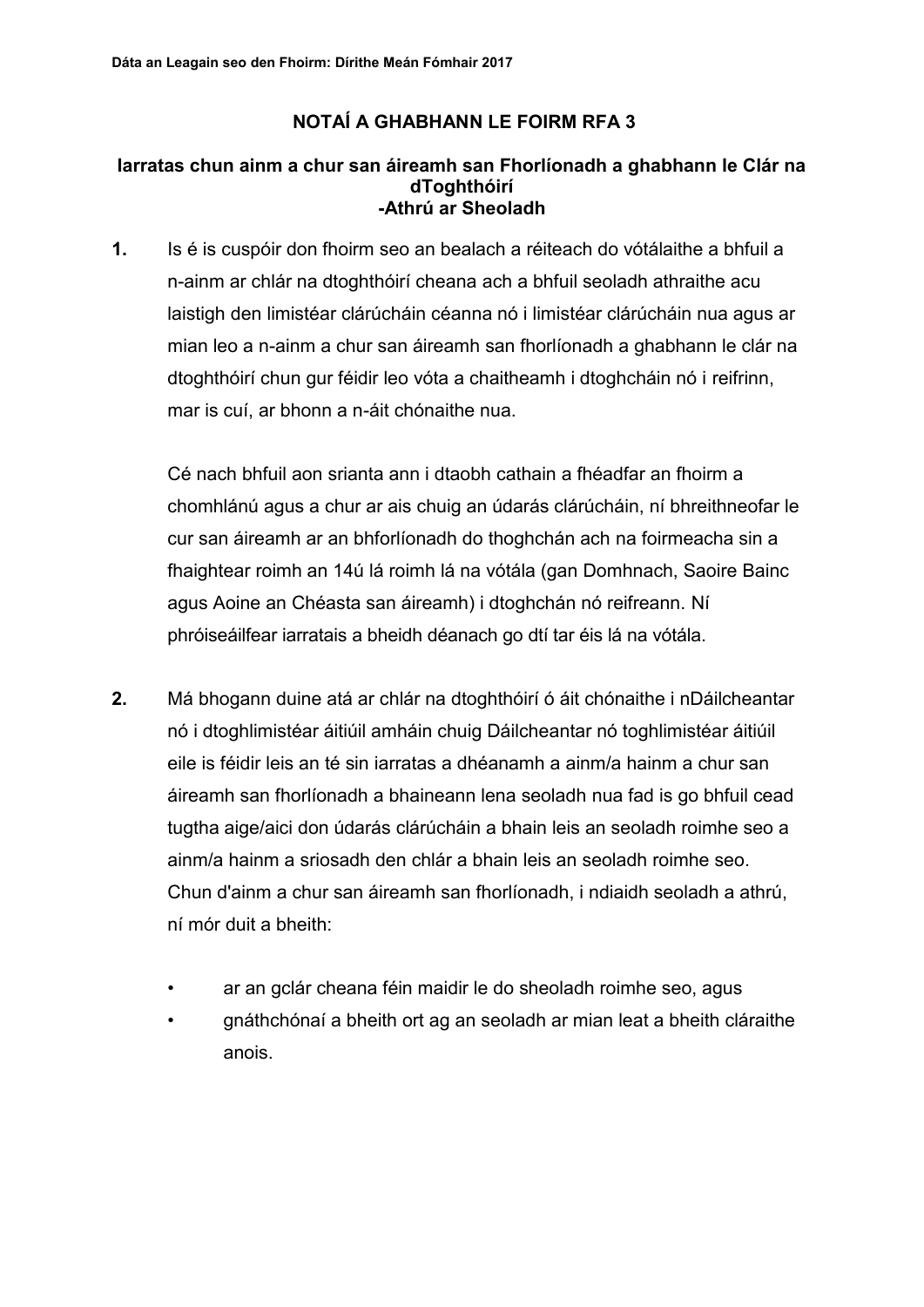**3.** Ní mór do gach duine a dhéanann iarratas ar a ainm/hainm a chur san áireamh san fhorlíonadh mar thoradh ar sheoladh a athrú foirm ar leithligh a chomhlánú agus a shíniú. Chun moill ar phróiseáil d'iarratais a sheachaint, cinntigh le do thoil go gcomhlánóidh tú an fhoirm ina hiomláine agus í a sheoladh ar ais sa phost chuig an gComhairle Cathrach,chuig an gComhairle Contae nó chuig an gComhairle Contae agus Cathrach - is í sin an Chomhairle a bhfuil tú liostaithe ar chlár na dtoghthóirí ann.

# **4. Eircode**

.

Is é atá in Eircode ná an córas náisiúnta postchód in Éirinn agus cuimsíonn sé postchód uathúil 7 ndigit atá sannta do gach seoladh dá bhfuil ann in Éirinn.

# **5. Clár Atheagraithe - Dhá leagan den Chlár**

Is gá d'údaráis chláraithe dhá leagan den Chlár a fhoilsiú - an Clár iomlán agus an Clár atheagraithe. Tá liosta na ndaoine ar fad atá i dteideal vótáil ar an g**Clár iomlán** agus ní féidir é a úsáid ach amháin chun críche toghcháin nó chun críche reachtúla eile.

Tá ainmneacha agus seoltaí daoine ar féidir a gcuid sonraí a úsáid chun críche cuspóra eile seachas cuspóir toghcháin nó reachtúla eile sa **Chlár atheagraithe** m.sh. le haghaidh margaíocht dhíreach ag eagraíocht tráchtála nó ag eagraíocht eile.

Mura mian leat go gcuirfí do chuid sonraí san áireamh ar an gclár atheagraithe, ní mór duit tic ( $\sqrt{ }$ ) a chur sa **bhosca Amach**. Más mian leat go gcuirfí do chuid sonraí san áireamh ar an gclár atheagraithe, ní mór duit tic  $(\sqrt)$ a chur sa **bhosca Isteach**. Má fhágtar bán na boscaí seo, glacfar leis gurb ionann sin agus rogha Amach, i.e. ní bheidh an duine sin ar an gclár atheagraithe.